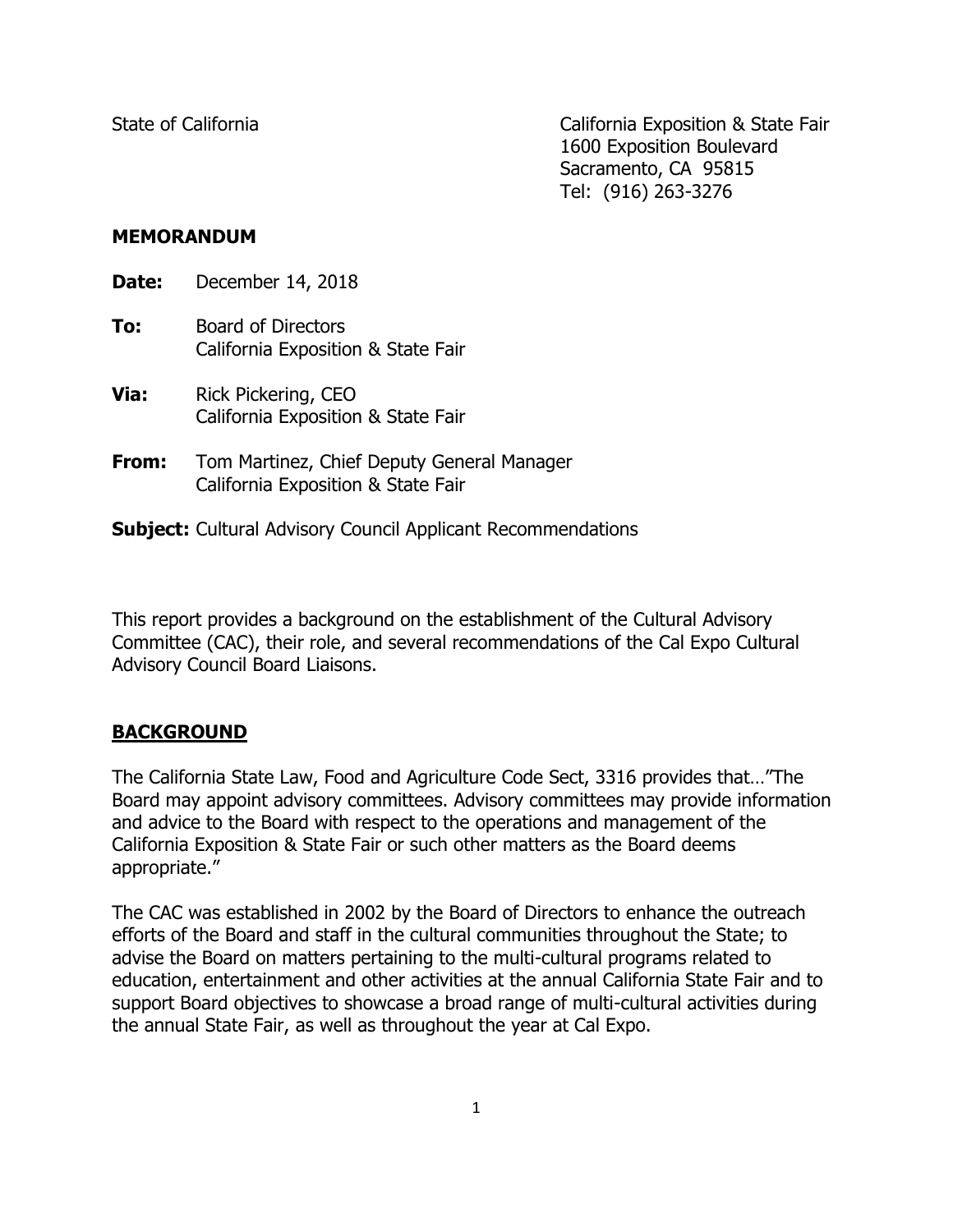## **CRITERIA, SELECTION, and TERM**

Members of the Cultural Advisory Council are intended to be leaders from diverse cultural communities throughout California and serve at the pleasure of the Cal Expo Board of Directors.

Upon selection by the Board, a member will serve one term of 2-years. Upon completion of that term, a member will have the opportunity to apply for reappointment by the Board to the Cultural Council for up to two additional, consecutive terms of 3 years each.

When a member serves a total of eight consecutive years (or three terms), that member must have one year of absence before applying for one final term of 2-years. In requesting reappointment, either after the first term or after the break in service, a member must submit a letter and updated resume to the Cal Expo Board by the application deadline established for any potential new members.

# **NEW ADVISORY MEMBER APPOINTMENT**

All potential new members are required to fill out an application form and follow all procedures established by the Cal Expo Board of Directors.

The maximum number of members on the Cultural Advisory Council shall be no more than 18, which includes two alternates. In the event of a member departure (resignation, death, removal, disqualification or for any other cause), an approved alternate in good standing will be given first consideration to fulfill the remaining term of any departing Council Member. At the end of the unfulfilled term for which the alternate has served, it will be the option of the alternate to continue serving in the completion of the unfulfilled term.

If there are no departures during the scheduled term, the approved alternate(s) in good standing will receive first consideration for appointment to the Council during the next term.

# **BOARD RECOMMENDATIONS**

Cal Expo Cultural Advisory Council Board Liaisons, Sonney Chong and Mark Nelson, interviewed candidates on Monday, November 26, 2018 and recommend the following individuals for approval to the Cultural Advisory Council: